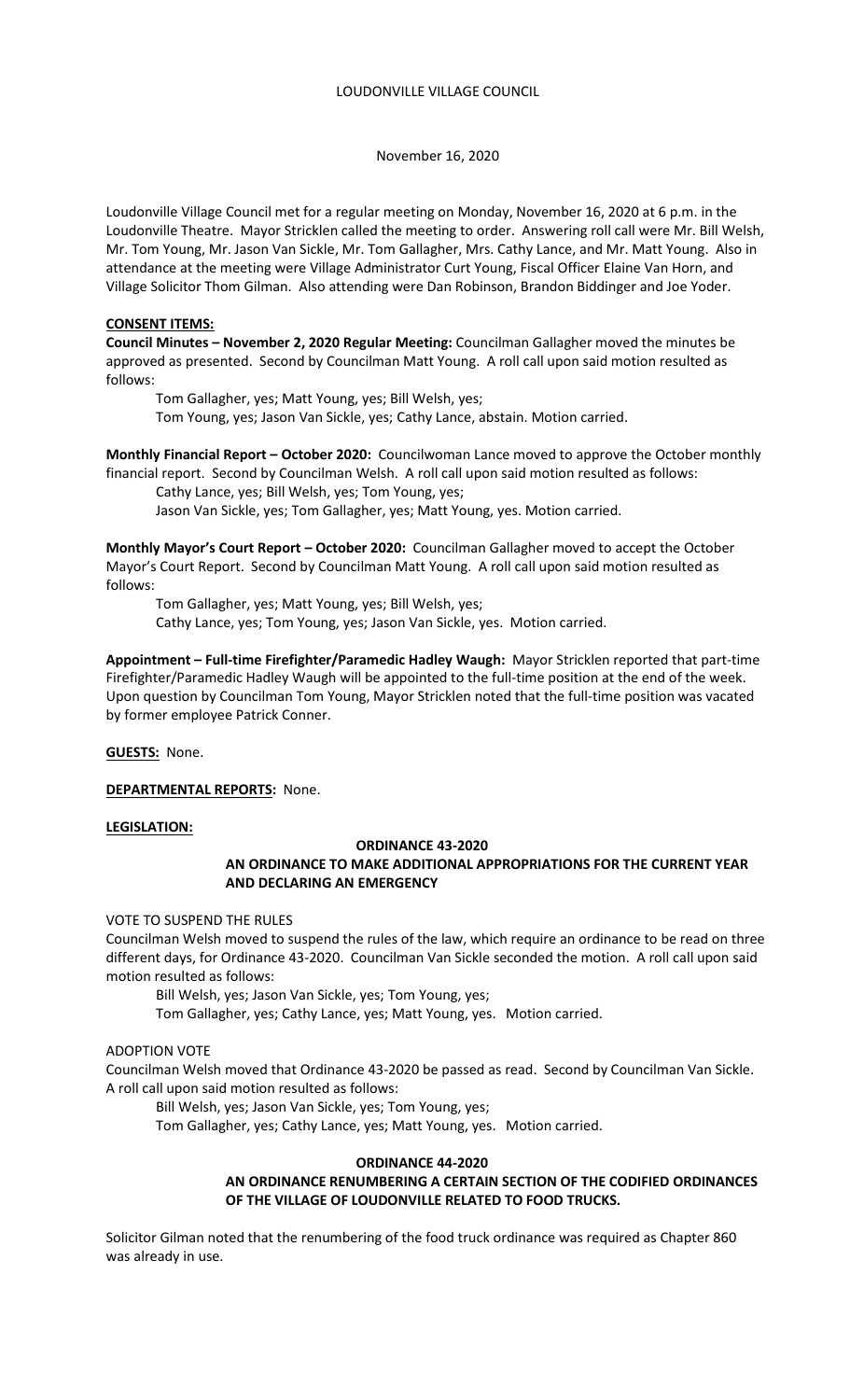### VOTE TO SUSPEND THE RULES

Councilman Gallagher moved to suspend the rules of the law, which require an ordinance to be read on three different days, for Ordinance 44-2020. Councilwoman Lance seconded the motion. A roll call upon said motion resulted as follows:

Tom Gallagher, yes; Cathy Lance, yes; Bill Welsh, yes;

Tom Young, yes; Jason Van Sickle, yes; Matt Young, yes. Motion carried.

#### ADOPTION VOTE

Councilman Gallagher moved that Ordinance 44-2020 be passed as read. Second by Councilwoman Lance. A roll call upon said motion resulted as follows:

Tom Gallagher, yes; Cathy Lance, yes; Bill Welsh, yes;

Tom Young, yes; Jason Van Sickle, yes; Matt Young, yes. Motion carried.

## **RESOLUTION 45-2020**

# **A RESOLUTION AUTHORIZING THE MAYOR AND FISCAL OFFICER TO ENTER INTO AN AGREEMENT WITH FIRST ENERGY ADVISORS FOR THE PROVISION OF PROFESSIONAL CONSULTING SERVICES FOR ELECTRICITY AGGREGATION.**

Solicitor Gilman noted this resolution references the agreement Council agreed to enter into at their previous meeting.

### VOTE TO SUSPEND THE RULES

Councilman Gallagher moved to suspend the rules of the law, which require an ordinance to be read on three different days, for Resolution 45-2020. Councilman Van Sickle seconded the motion. A roll call upon said motion resulted as follows:

Tom Gallagher, yes; Jason Van Sickle, yes; Bill Welsh, yes;

Tom Young, yes; Cathy Lance, yes; Matt Young, yes. Motion carried.

# ADOPTION VOTE

Councilman Gallagher moved that Resolution 45-2020 be passed as read. Second by Councilwoman Lance. A roll call upon said motion resulted as follows:

Tom Gallagher, yes; Jason Van Sickle, yes; Bill Welsh, yes;

Tom Young, yes; Cathy Lance, yes; Matt Young, yes. Motion carried.

#### **RESOLUTION 46-2020**

# **A RESOLUTION AUTHORIZING THE VILLAGE ADMINISTRATOR TO ENTER INTO A COMMUNITY REINVESTMENT AREA AGREEMENT WITH CARLISLE HOLDINGS, LLC AND PREMIER METALS, LLC AND DECLARING AN EMERGENCY.**

## VOTE TO SUSPEND THE RULES

Councilman Tom Young moved to suspend the rules of the law, which require an ordinance to be read on three different days, for Resolution 46-2020. Councilman Matt Young seconded the motion. A roll call upon said motion resulted as follows:

Tom Young, yes; Matt Young, yes; Bill Welsh, yes;

Jason Van Sickle, yes; Tom Gallagher, yes; Cathy Lance, yes. Motion carried.

## ADOPTION VOTE

Councilman Tom Young moved that Resolution 46-2020 be passed as read. Second by Councilman Matt Young. A roll call upon said motion resulted as follows:

Tom Young, yes; Matt Young, yes; Bill Welsh, yes;

Jason Van Sickle, yes; Tom Gallagher, yes; Cathy Lance, yes. Motion carried.

## **RESOLUTION 47-2020**

# **A RESOLUTION ADOPTING A NEW POLICY FOR THE VILLAGE OFFICIAL TABLET COMPUTER USE.**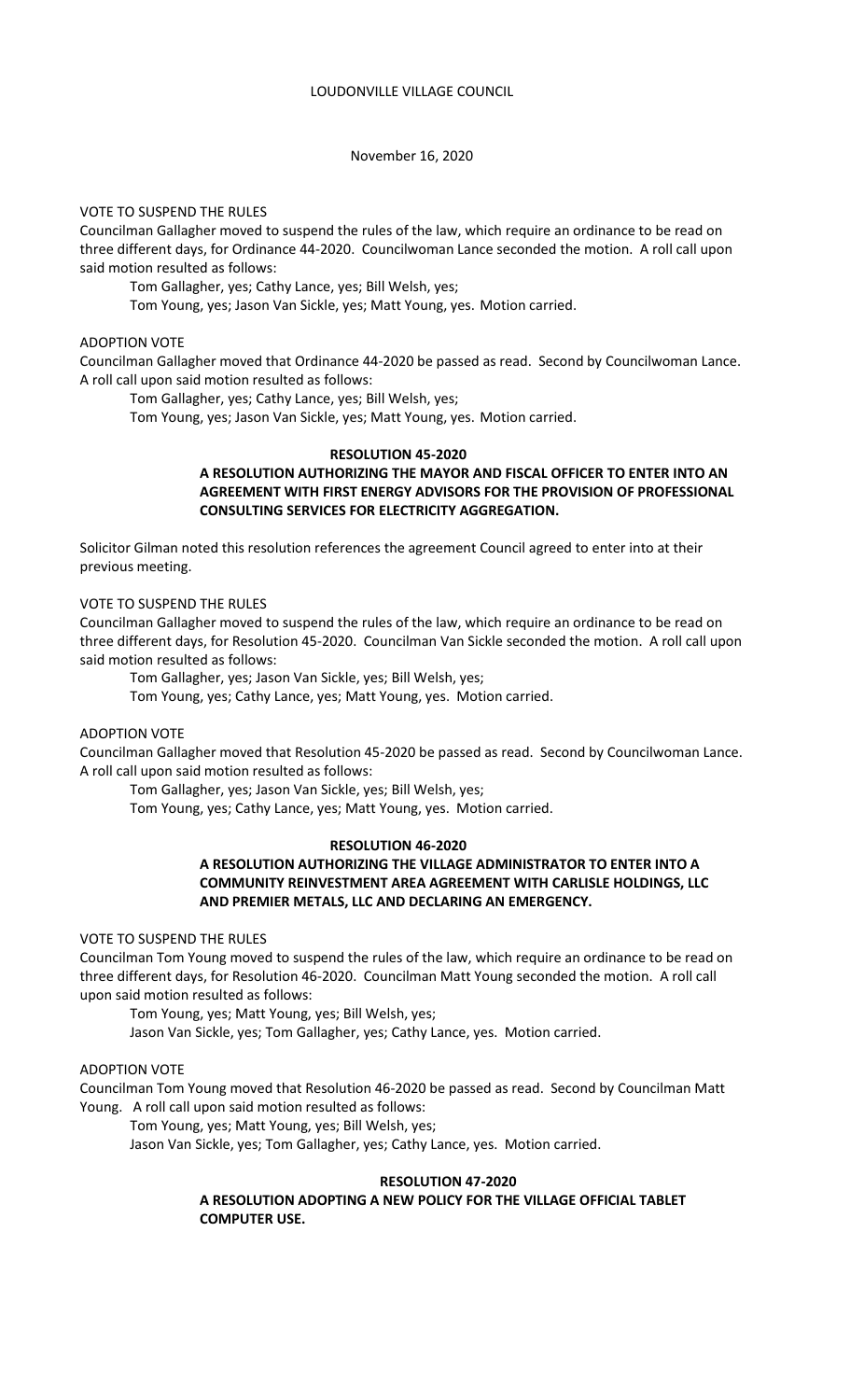# VOTE TO SUSPEND THE RULES

Councilman Matt Young moved to suspend the rules of the law, which require an ordinance to be read on three different days, for Resolution 47-2020. Councilman Van Sickle seconded the motion. A roll call upon said motion resulted as follows:

Matt Young, yes; Jason Van Sickle, yes; Bill Welsh, yes;

Tom Young, yes; Tom Gallagher, yes; Cathy Lance, yes. Motion carried.

#### ADOPTION VOTE

Councilman Matt Young moved that Resolution 47-2020 be passed as read. Second by Councilman Van Sickle. A roll call upon said motion resulted as follows:

Matt Young, yes; Jason Van Sickle, yes; Bill Welsh, yes;

Tom Young, yes; Tom Gallagher, yes; Cathy Lance, yes. Motion carried.

## **RESOLUTION 48-2020**

# **A RESOLUTION TRANSFERRING APPROPRIATIONS WITHIN A FUND AND DECLARING AN EMERGENCY.**

# VOTE TO SUSPEND THE RULES

Councilwoman Lance moved to suspend the rules of the law, which require an ordinance to be read on three different days, for Resolution 48-2020. Councilman Gallagher seconded the motion. A roll call upon said motion resulted as follows:

Cathy Lance, yes; Tom Gallagher, yes; Bill Welsh, yes;

Tom Young, yes; Jason Van Sickle, yes; Matt Young, yes. Motion carried.

### ADOPTION VOTE

Councilwoman Lance moved that Resolution 48-2020 be passed as read. Second by Councilman Gallagher. A roll call upon said motion resulted as follows:

Cathy Lance, yes; Tom Gallagher, yes; Bill Welsh, yes;

Tom Young, yes; Jason Van Sickle, yes; Matt Young, yes. Motion carried.

### **OLD BUSINESS:**

**Leaf Pick-Up:** Upon question by Councilman Van Sickle, Administrator Young noted that the leaf pick-up generally ends arounds the last week of November, and noted residents can call the Maintenance Garage to schedule a pick-up after that.

### **NEW BUSINESS:**

**Chamber of Commerce Meeting Report:** Councilman Matt Young reported that he had attended the recent Chamber of Commerce meeting and reminded Council that the Christmas parade is scheduled for December 5 and the Winterfest is scheduled for January 9. He also stated that the Chamber of Commerce is working on the development of a recurring new event in the Village that will take place every fourth Friday of the summer months. He commented that this type of event was one he championed for during his campaign for election to Village Council. He asked Council to consider collaborating with the Chamber of Commerce for this event. He suggested either the Parks & Buildings Committee could meet to assist in the development of the recurring event, or Council as a whole could get involved. He welcomed any ideas Council may have and asked them to come prepared to share them at the next Council meeting on December 7.

**Leo Club Community Service Recognition:** Mayor Stricklen expressed appreciation to the Loudonville Leo Club for their participation in a fall clean-up project held at the Youth Building.

**Chamber of Commerce Christmas Parade:** Councilman Matt Young moved to approve the street closures for the Christmas parade on December 5. Second by Councilman Tom Young. A roll call upon said motion resulted as follows:

Matt Young, yes; Tom Young, yes; Bill Welsh, yes;

Jason Van Sickle, yes; Tom Gallagher, yes; Cathy Lance, yes. Motion carried.